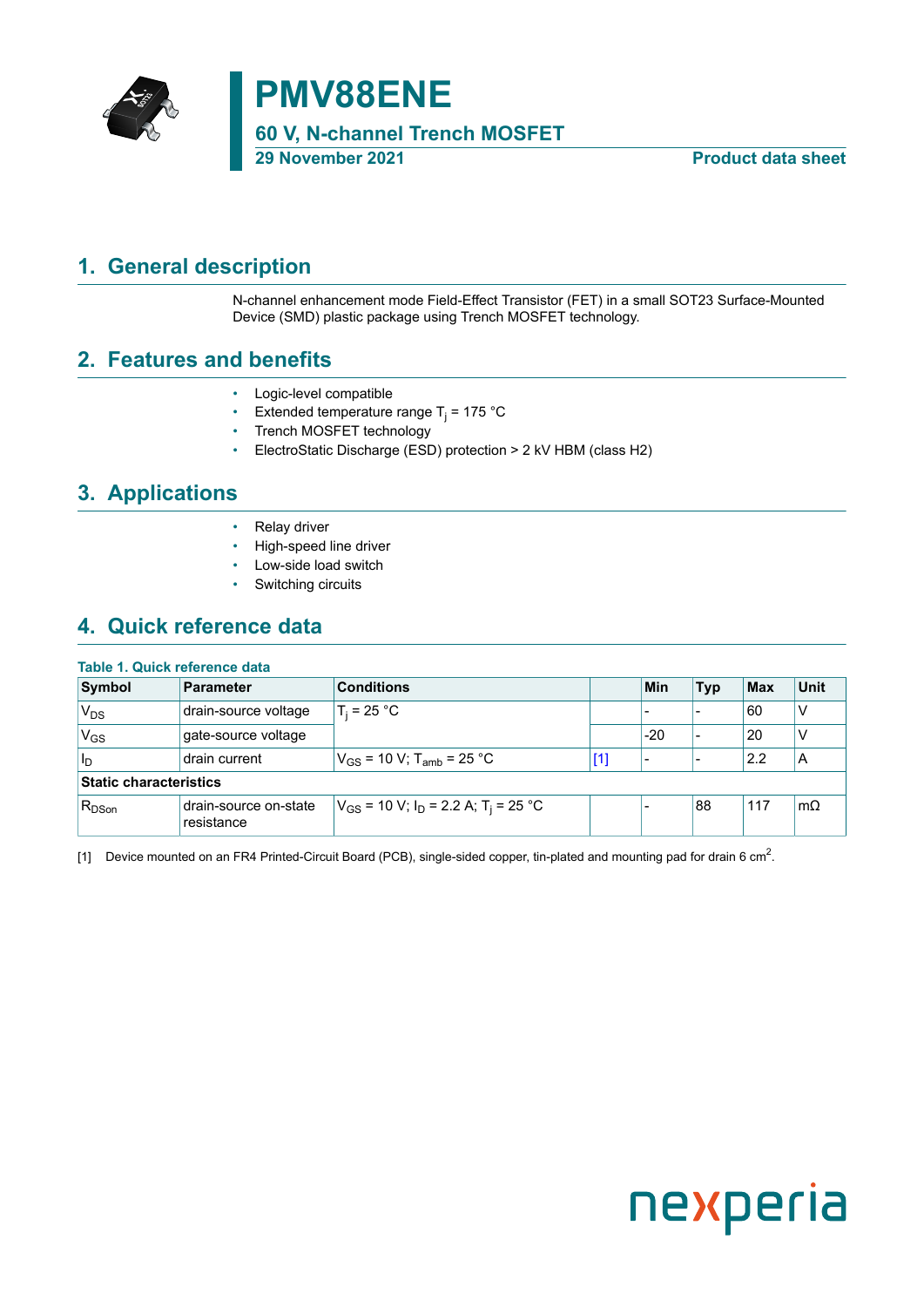### <span id="page-1-1"></span><span id="page-1-0"></span>**5. Pinning information**

| <b>Table 2. Pinning information</b> |        |                    |                    |                                |  |  |  |
|-------------------------------------|--------|--------------------|--------------------|--------------------------------|--|--|--|
| Pin                                 | Symbol | <b>Description</b> | Simplified outline | <b>Graphic symbol</b>          |  |  |  |
|                                     | G      | gate               |                    | D                              |  |  |  |
| 2                                   | .S     | source             | د.                 |                                |  |  |  |
| Ι3                                  | D      | drain              | 2<br><b>SOT23</b>  | ⊩⊷<br>△<br>G<br>S<br>017aaa255 |  |  |  |

### <span id="page-1-2"></span>**6. Ordering information**

#### **Table 3. Ordering information Type** number **Package Name Description Version** PMV88ENE SOT23 plastic, surface-mounted package; 3 terminals; 1.9 mm pitch;  $2.9$  mm x  $1.3$  mm x  $1$  mm body SOT23

### <span id="page-1-3"></span>**7. Marking**

### **Table 4. Marking codes**

| Type number     | Marking code <sup>[1]</sup> |
|-----------------|-----------------------------|
| <b>PMV88ENE</b> | 2E<br>てつし                   |

[1] % = placeholder for manufacturing site code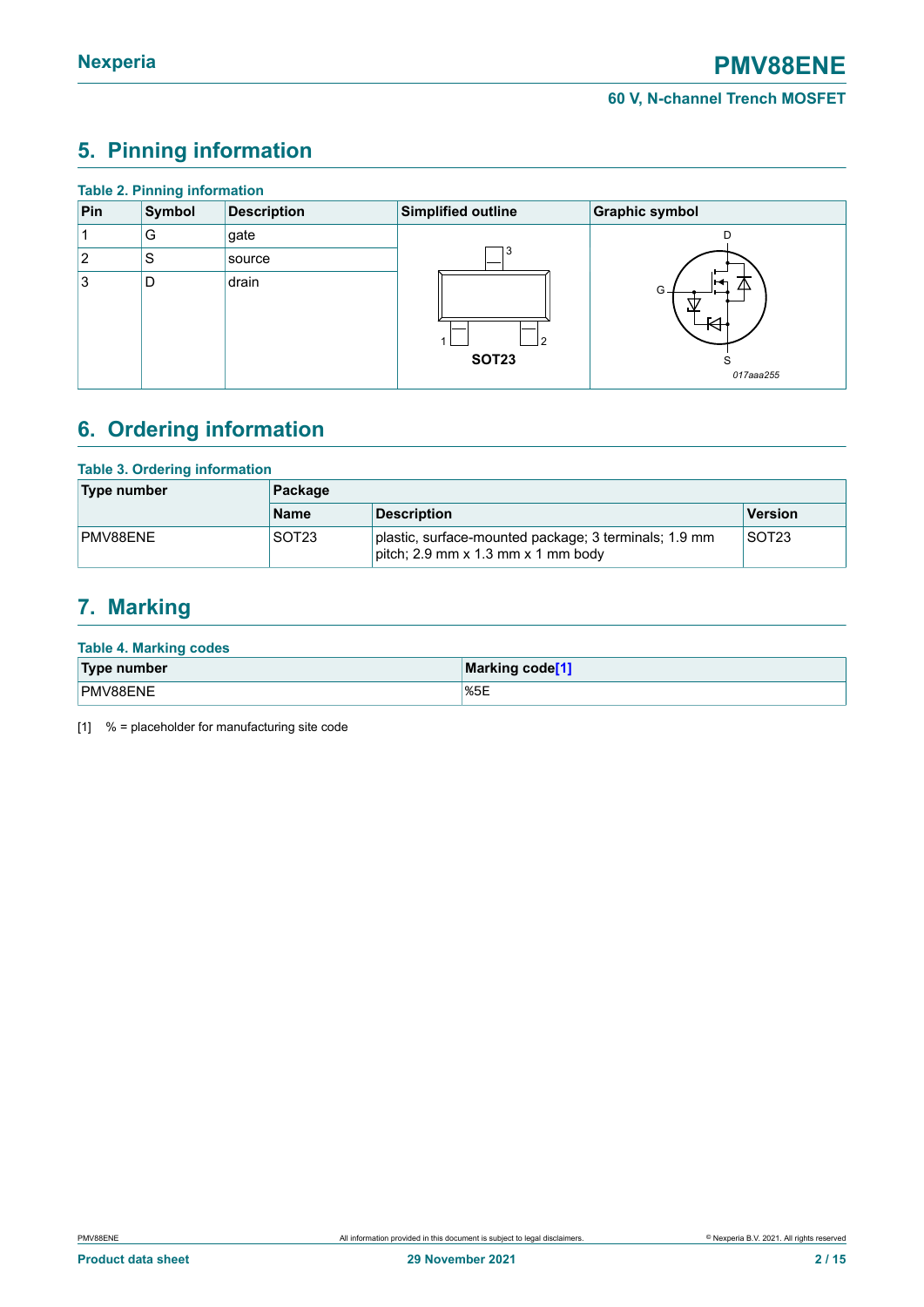### <span id="page-2-1"></span><span id="page-2-0"></span>**8. Limiting values**

#### **Table 5. Limiting values**

*In accordance with the Absolute Maximum Rating System (IEC 60134).*

| Symbol                | <b>Parameter</b>        | <b>Conditions</b>                                |       | <b>Min</b>     | <b>Max</b> | <b>Unit</b>  |
|-----------------------|-------------------------|--------------------------------------------------|-------|----------------|------------|--------------|
| $V_{DS}$              | drain-source voltage    | $T_i = 25 °C$                                    |       |                | 60         | V            |
| <b>V<sub>GS</sub></b> | gate-source voltage     |                                                  |       | $-20$          | 20         | ٧            |
| $ I_{\mathsf{D}} $    | drain current           | $V_{GS}$ = 10 V; T <sub>amb</sub> = 25 °C        | $[1]$ |                | 2.2        | A            |
|                       |                         | $V_{GS}$ = 10 V; T <sub>amb</sub> = 100 °C       | $[1]$ | $\blacksquare$ | 1.6        | A            |
| I <sub>DM</sub>       | peak drain current      | $T_{amb}$ = 25 °C; single pulse; $t_p \le 10$ µs |       |                | 8.9        | A            |
| $P_{\text{tot}}$      | total power dissipation | $T_{amb}$ = 25 °C                                | [2]   |                | 615        | mW           |
|                       |                         |                                                  | $[1]$ |                | 1.26       | W            |
|                       |                         | $T_{sp}$ = 25 °C                                 |       |                | 7.5        | W            |
| $T_j$                 | junction temperature    |                                                  |       | $-55$          | 175        | °C           |
| $T_{amb}$             | ambient temperature     |                                                  |       | $-55$          | 175        | $^{\circ}$ C |
| $T_{\text{stg}}$      | storage temperature     |                                                  |       | $-65$          | 175        | $^{\circ}$ C |
| Source-drain diode    |                         |                                                  |       |                |            |              |
| $\vert$ <sub>s</sub>  | source current          | $T_{amb}$ = 25 °C                                | $[1]$ | $\blacksquare$ | 1.3        | A            |

[1]  $\,$  Device mounted on an FR4 Printed-Circuit Board (PCB), single-sided copper, tin-plated and mounting pad for drain 6 cm $^2$ . [2] Device mounted on an FR4 Printed-Circuit Board (PCB), single-sided copper, tin-plated and standard footprint.

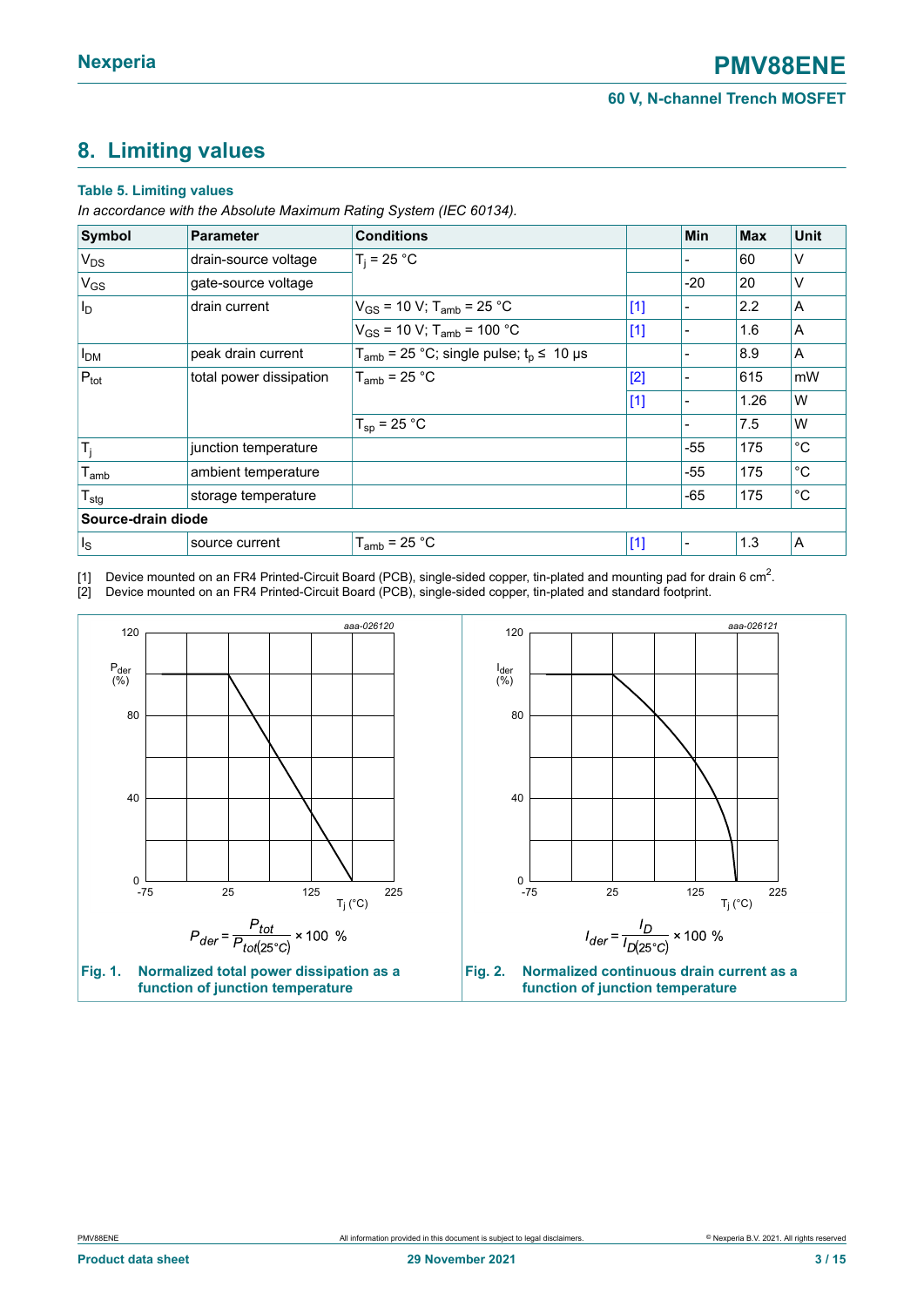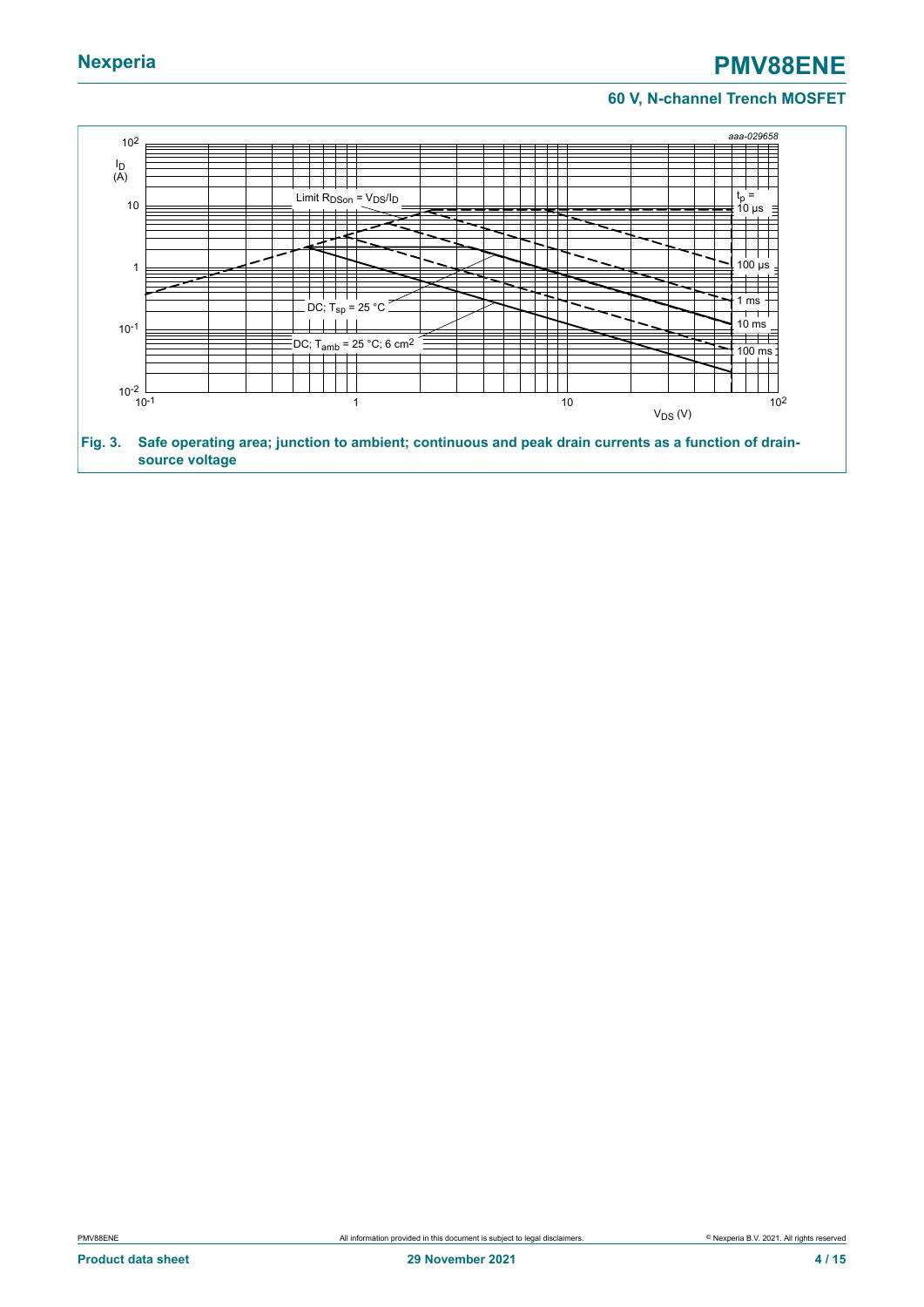### <span id="page-4-1"></span><span id="page-4-0"></span>**9. Thermal characteristics**

#### **Table 6. Thermal characteristics Symbol Parameter Conditions Min Typ Max Unit** Rth(j-a) thermal resistance from [\[1\]](#page-4-0) - 212 244 K/W junction to ambient in free air [\[2\]](#page-4-0) - 104 119 K/W  $R_{th(i-sp)}$  thermal resistance from junction to solder point 17  $|20|$  K/W

[1] Device mounted on an FR4 PCB, single-sided copper, tin-plated and standard footprint.

[2] Device mounted on an FR4 PCB, single-sided copper, tin-plated and mounting pad for drain 6 cm<sup>2</sup>.

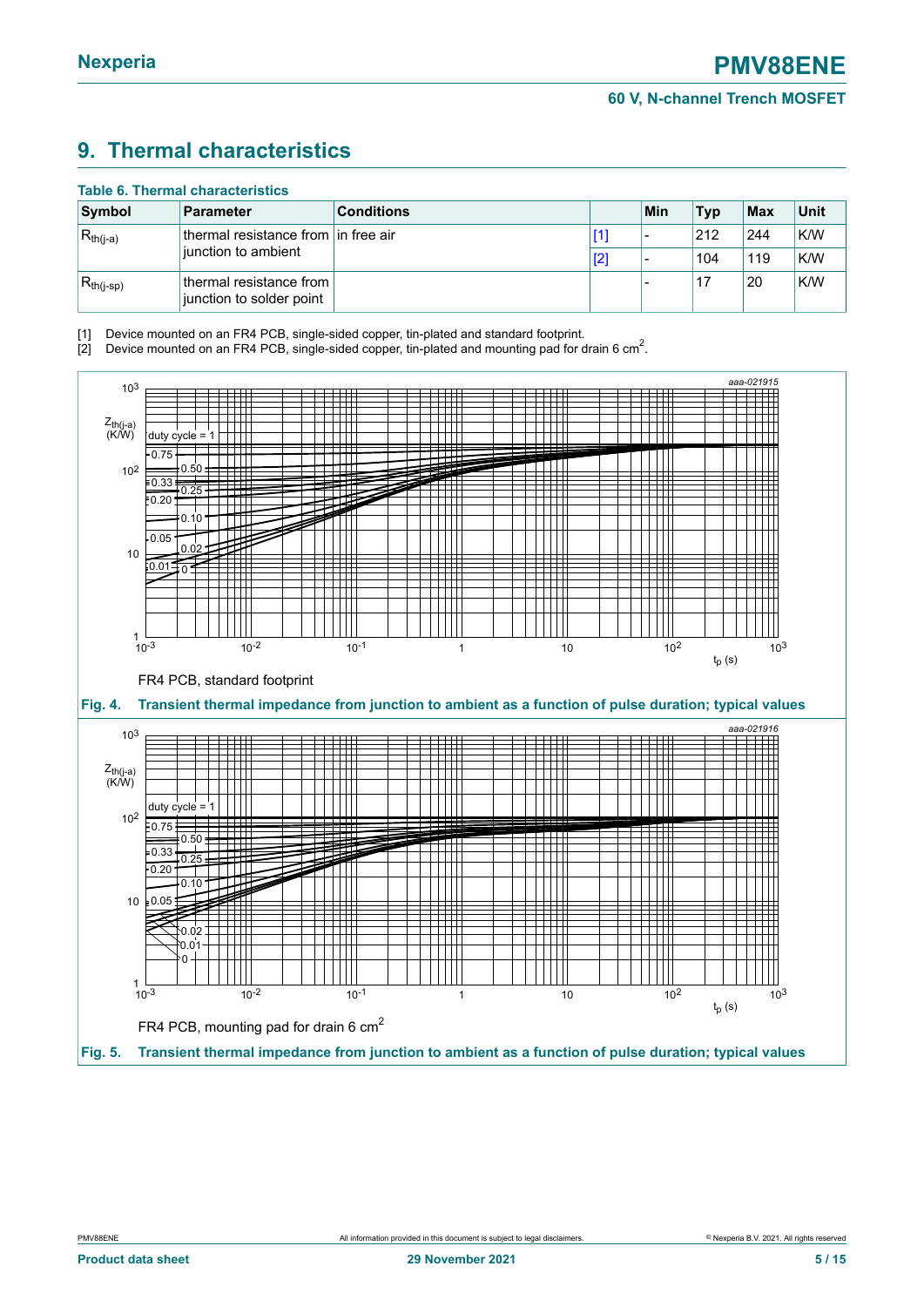# <span id="page-5-0"></span>**10. Characteristics**

| <b>Table 7. Characteristics</b> |                                   |                                                                |                |                |                |             |
|---------------------------------|-----------------------------------|----------------------------------------------------------------|----------------|----------------|----------------|-------------|
| Symbol                          | <b>Parameter</b>                  | <b>Conditions</b>                                              | Min            | <b>Typ</b>     | <b>Max</b>     | <b>Unit</b> |
| <b>Static characteristics</b>   |                                   |                                                                |                |                |                |             |
| $V_{(BR)DSS}$                   | drain-source<br>breakdown voltage | $I_D$ = 250 µA; $V_{GS}$ = 0 V; T <sub>i</sub> = 25 °C         | 60             |                |                | $\vee$      |
| $V_{\text{GSth}}$               | gate-source threshold<br>voltage  | $I_D$ = 250 µA; $V_{DS}$ = $V_{GS}$ ; T <sub>i</sub> = 25 °C   | 1.3            | 1.7            | 2.7            | V           |
| $I_{\text{DSS}}$                | drain leakage current             | $V_{DS}$ = 60 V; V <sub>GS</sub> = 0 V; T <sub>i</sub> = 25 °C |                |                | 1              | μA          |
| lgss                            | gate leakage current              | $V_{GS}$ = 20 V; $V_{DS}$ = 0 V; T <sub>i</sub> = 25 °C        |                |                | 10             | μA          |
|                                 |                                   | $V_{GS}$ = -20 V; $V_{DS}$ = 0 V; T <sub>i</sub> = 25 °C       |                |                | $-10$          | μA          |
|                                 |                                   | $V_{GS}$ = 10 V; $V_{DS}$ = 0 V; T <sub>i</sub> = 25 °C        |                |                | 1              | μA          |
|                                 |                                   | $V_{GS}$ = -10 V; $V_{DS}$ = 0 V; T <sub>i</sub> = 25 °C       |                |                | $-1$           | μA          |
| $R_{DSon}$                      | drain-source on-state             | $V_{GS}$ = 10 V; $I_D$ = 2.2 A; T <sub>i</sub> = 25 °C         |                | 88             | 117            | $m\Omega$   |
|                                 | resistance                        | $V_{GS}$ = 10 V; $I_D$ = 2.2 A; T <sub>i</sub> = 175 °C        |                | 191            | 254            | $m\Omega$   |
|                                 |                                   | $V_{GS}$ = 4.5 V; $I_D$ = 2 A; T <sub>i</sub> = 25 °C          |                | 104            | 146            | $m\Omega$   |
| $g_{fs}$                        | forward<br>transconductance       | $V_{DS}$ = 10 V; $I_D$ = 2 A; T <sub>i</sub> = 25 °C           |                | 8.5            |                | S           |
| $R_G$                           | gate resistance                   | $f = 1$ MHz                                                    | $\blacksquare$ | 10             | $\overline{a}$ | Ω           |
|                                 | <b>Dynamic characteristics</b>    |                                                                |                |                |                |             |
| $Q_{G(tot)}$                    | total gate charge                 | $V_{DS}$ = 30 V; $I_D$ = 2.2 A; $V_{GS}$ = 10 V;               |                | $\overline{4}$ | 6              | nС          |
| $Q_{GS}$                        | gate-source charge                | $T_i = 25 °C$                                                  |                | 0.5            |                | nC          |
| $Q_{GD}$                        | gate-drain charge                 |                                                                |                | 0.9            |                | nС          |
| C <sub>iss</sub>                | input capacitance                 | $V_{DS}$ = 30 V; f = 1 MHz; $V_{GS}$ = 0 V;                    |                | 196            |                | pF          |
| $\mathsf{C}_{\text{oss}}$       | output capacitance                | $T_i = 25 °C$                                                  |                | 24             |                | pF          |
| C <sub>rss</sub>                | reverse transfer<br>capacitance   |                                                                |                | 15             |                | pF          |
| $t_{d(on)}$                     | turn-on delay time                | $V_{DS}$ = 30 V; $I_D$ = 2.2 A; $V_{GS}$ = 10 V;               |                | 3              | $\overline{a}$ | ns          |
| $t_{\sf r}$                     | rise time                         | $R_{G(ext)} = 6 \Omega$ ; T <sub>i</sub> = 25 °C               |                | 6              |                | ns          |
| $t_{d(\text{off})}$             | turn-off delay time               |                                                                |                | 8              |                | ns          |
| $t_{\rm f}$                     | fall time                         |                                                                | $\overline{a}$ | 3              | $\overline{a}$ | ns          |
| Source-drain diode              |                                   |                                                                |                |                |                |             |
| V <sub>SD</sub>                 | source-drain voltage              | $I_S$ = 1.3 A; $V_{GS}$ = 0 V; T <sub>i</sub> = 25 °C          |                | 0.8            | 1.2            | V           |
|                                 |                                   |                                                                |                |                |                |             |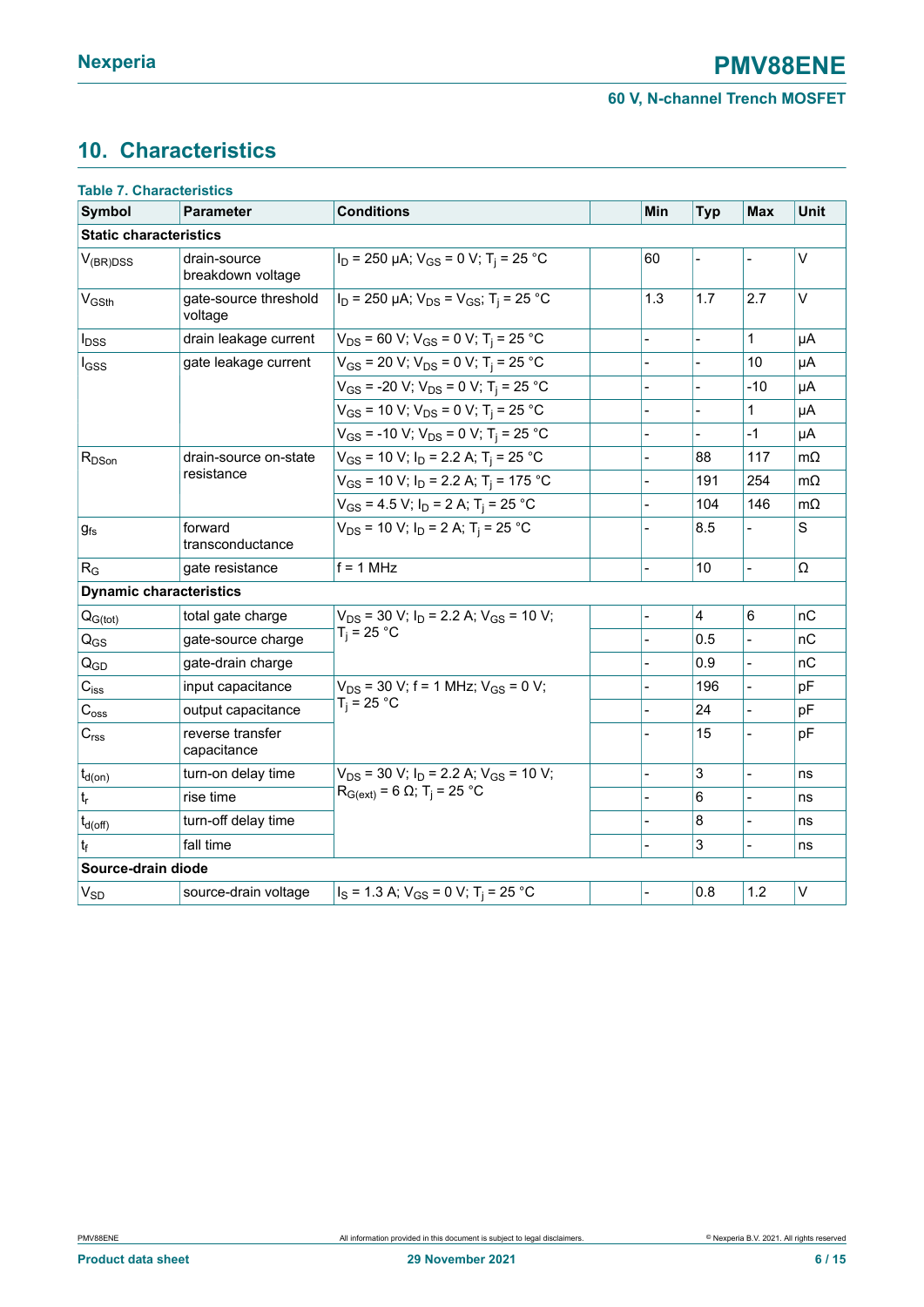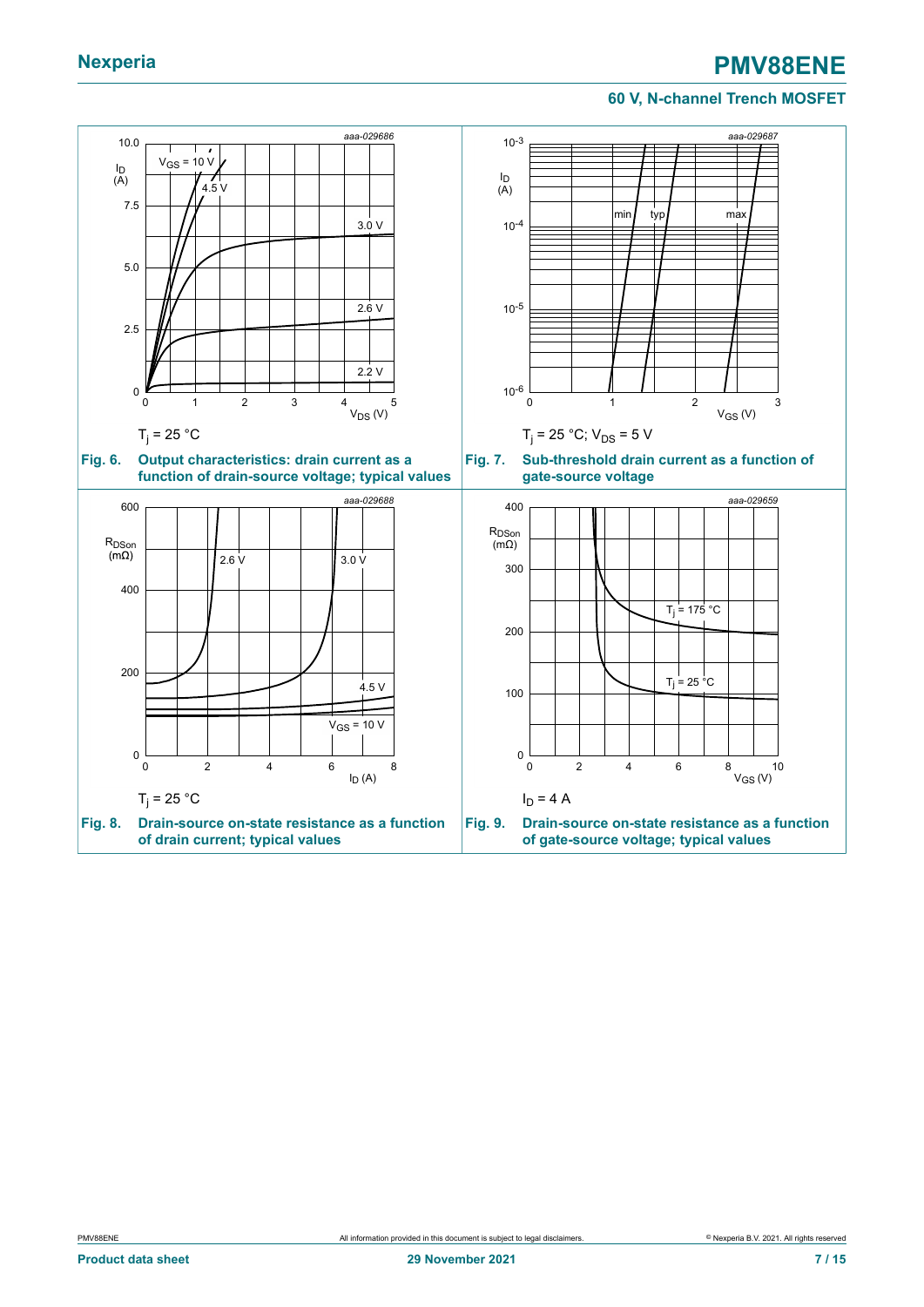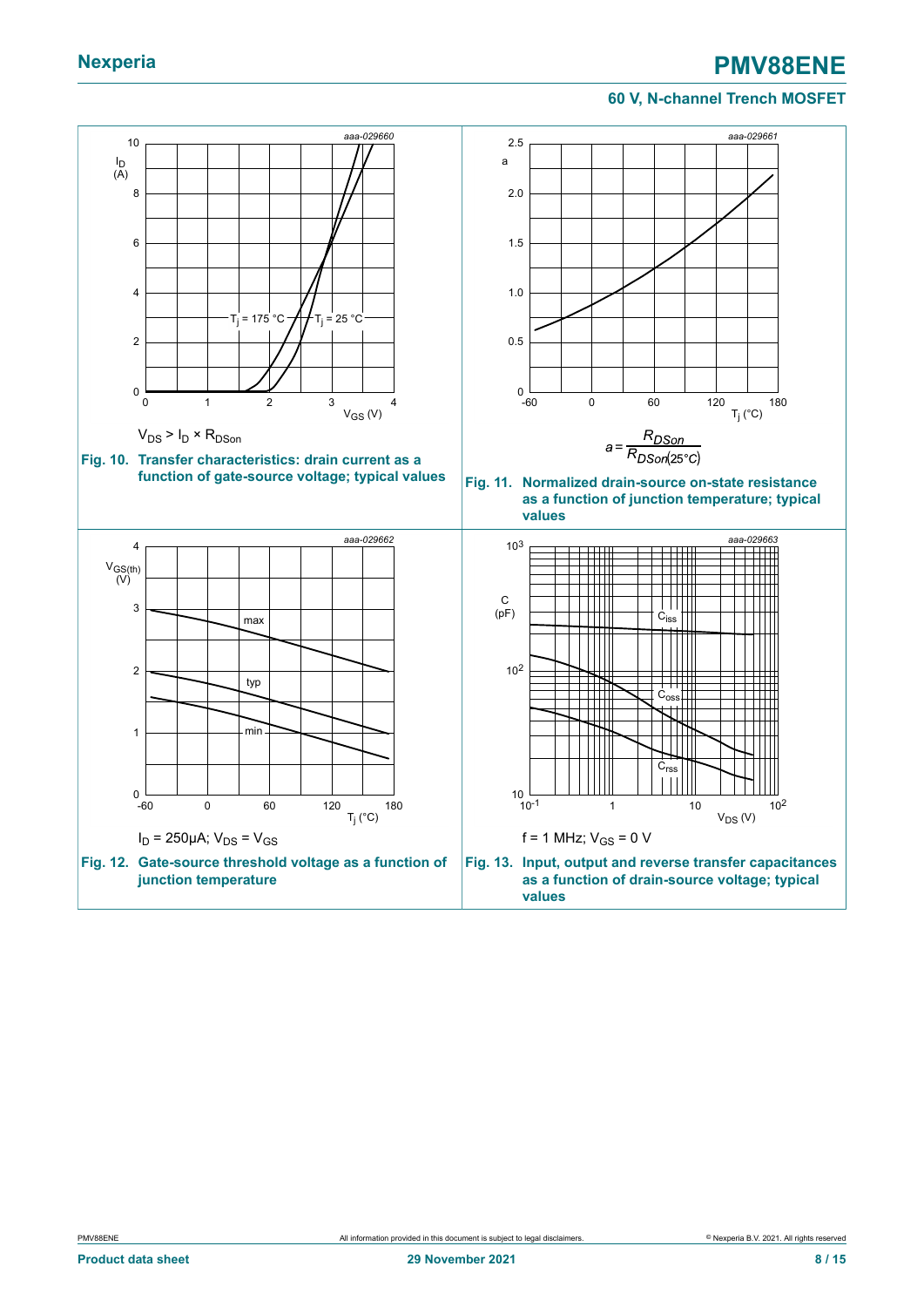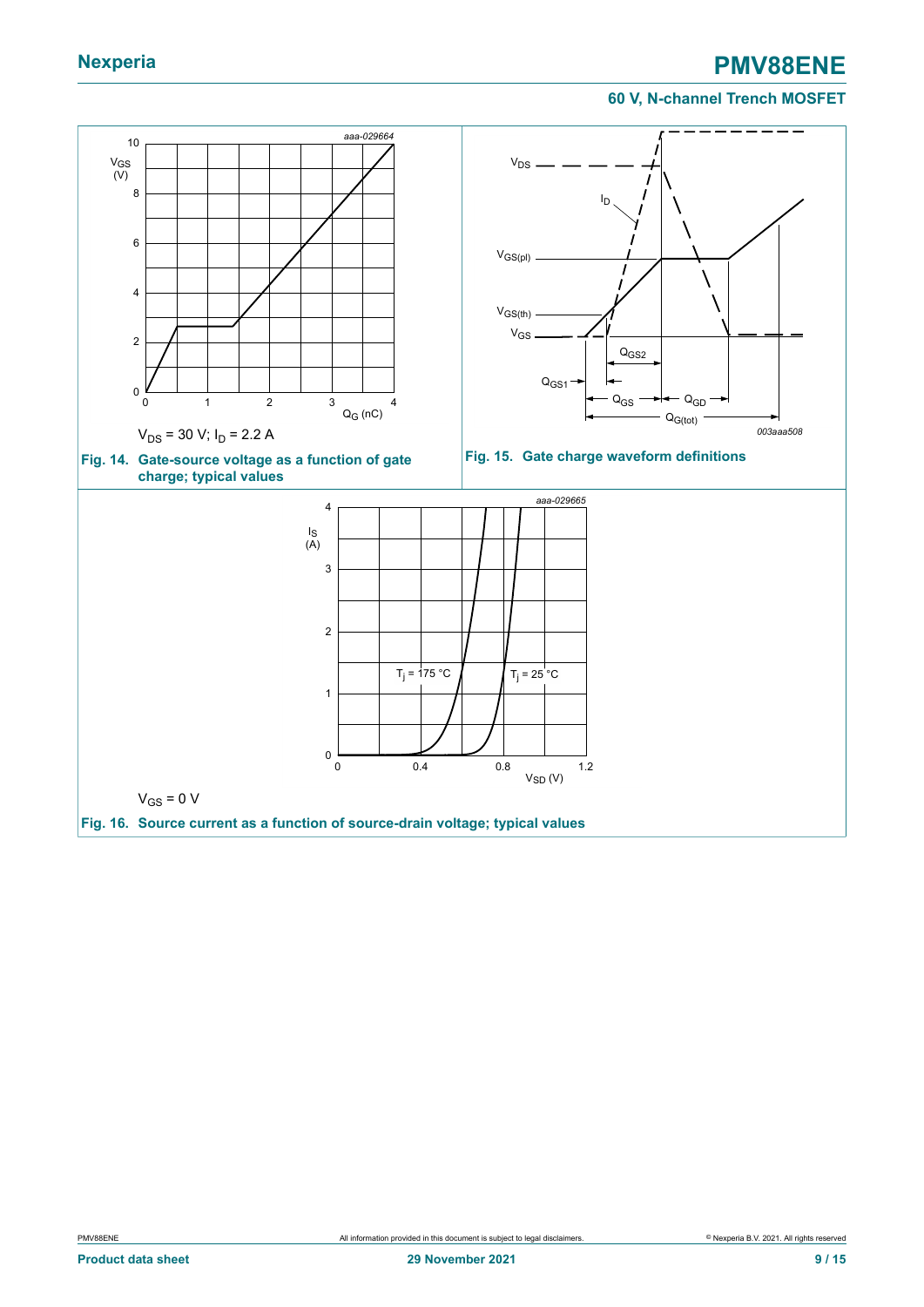# <span id="page-9-0"></span>**11. Test information**

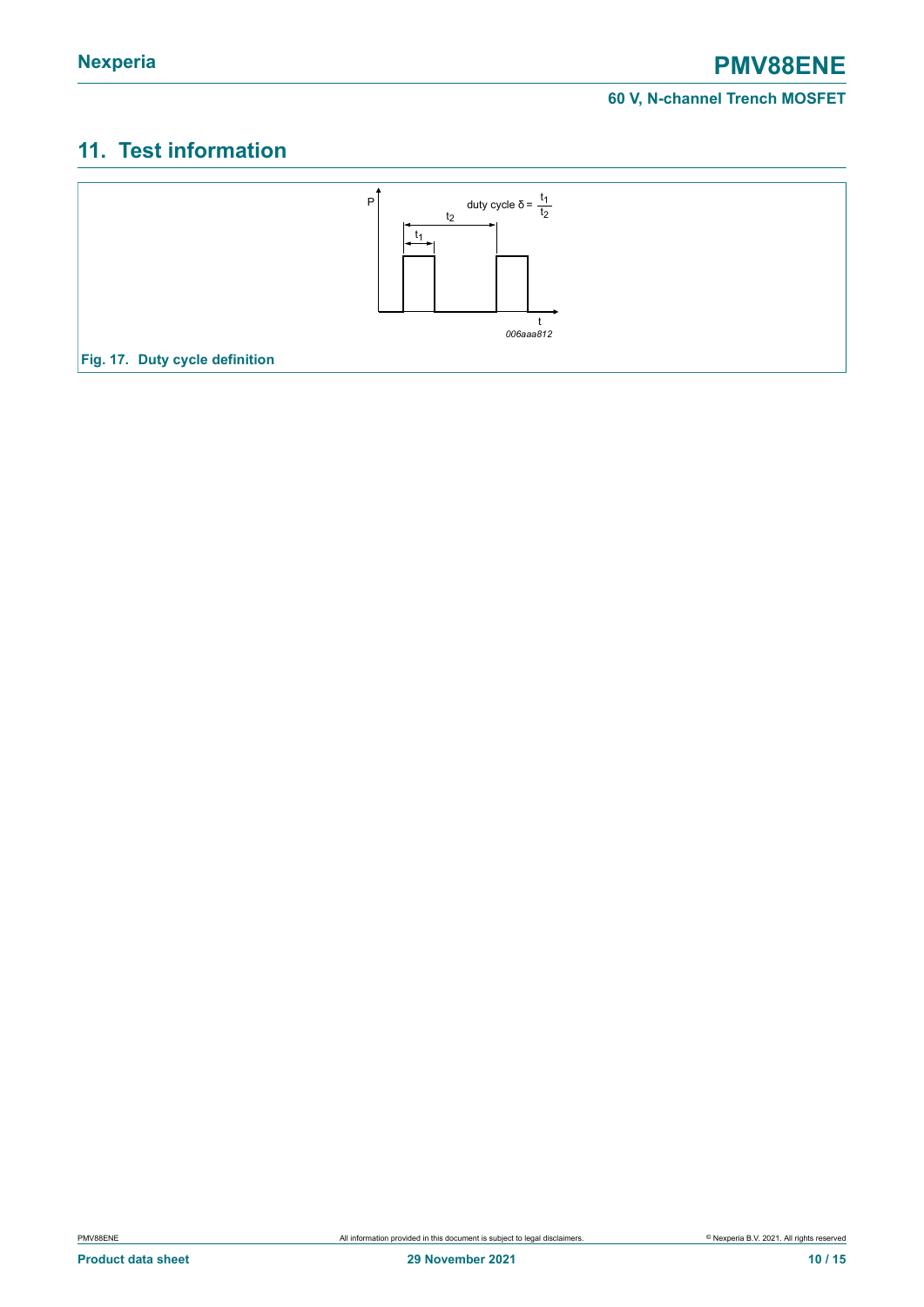# <span id="page-10-0"></span>**12. Package outline**

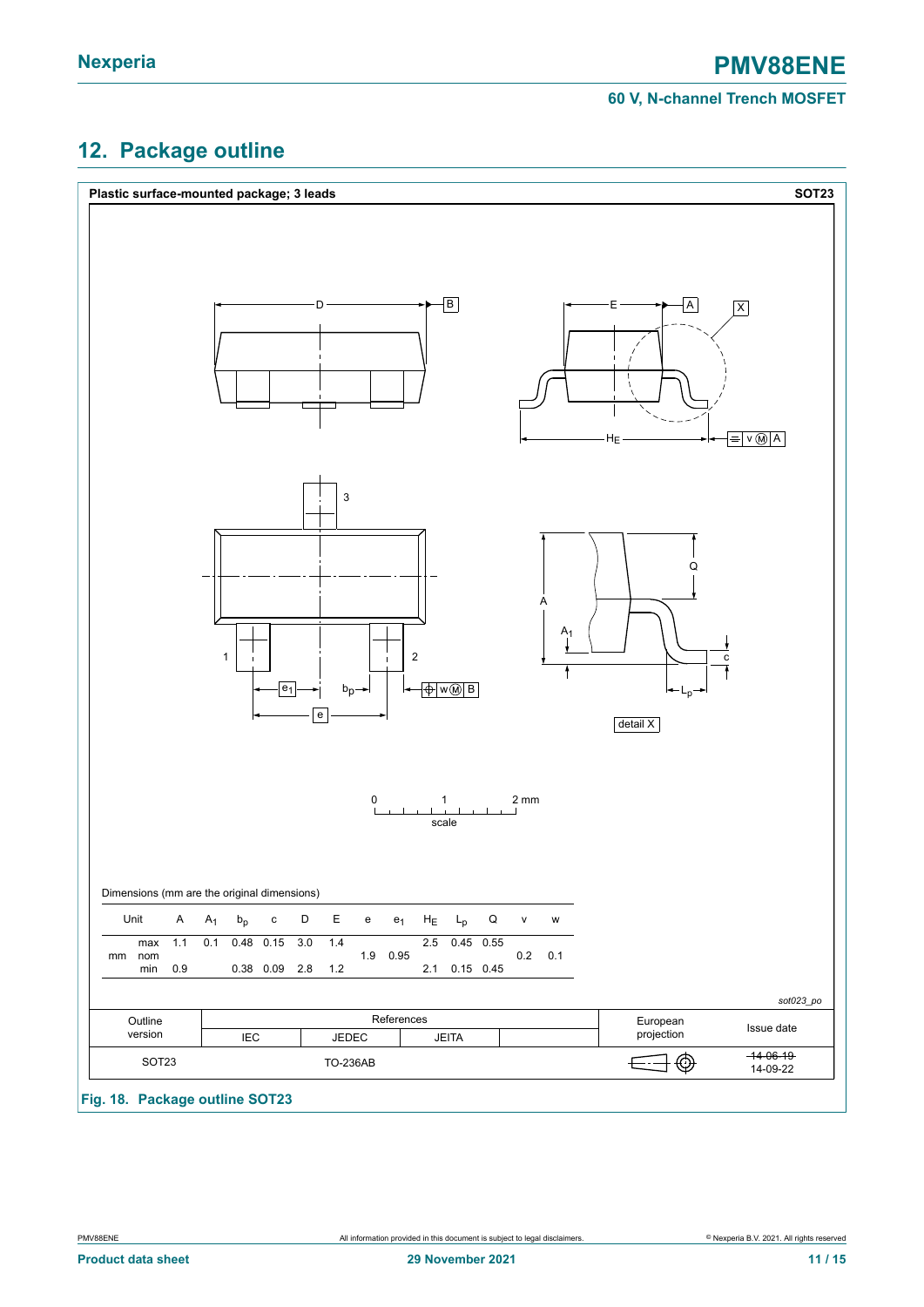# <span id="page-11-0"></span>**13. Soldering**

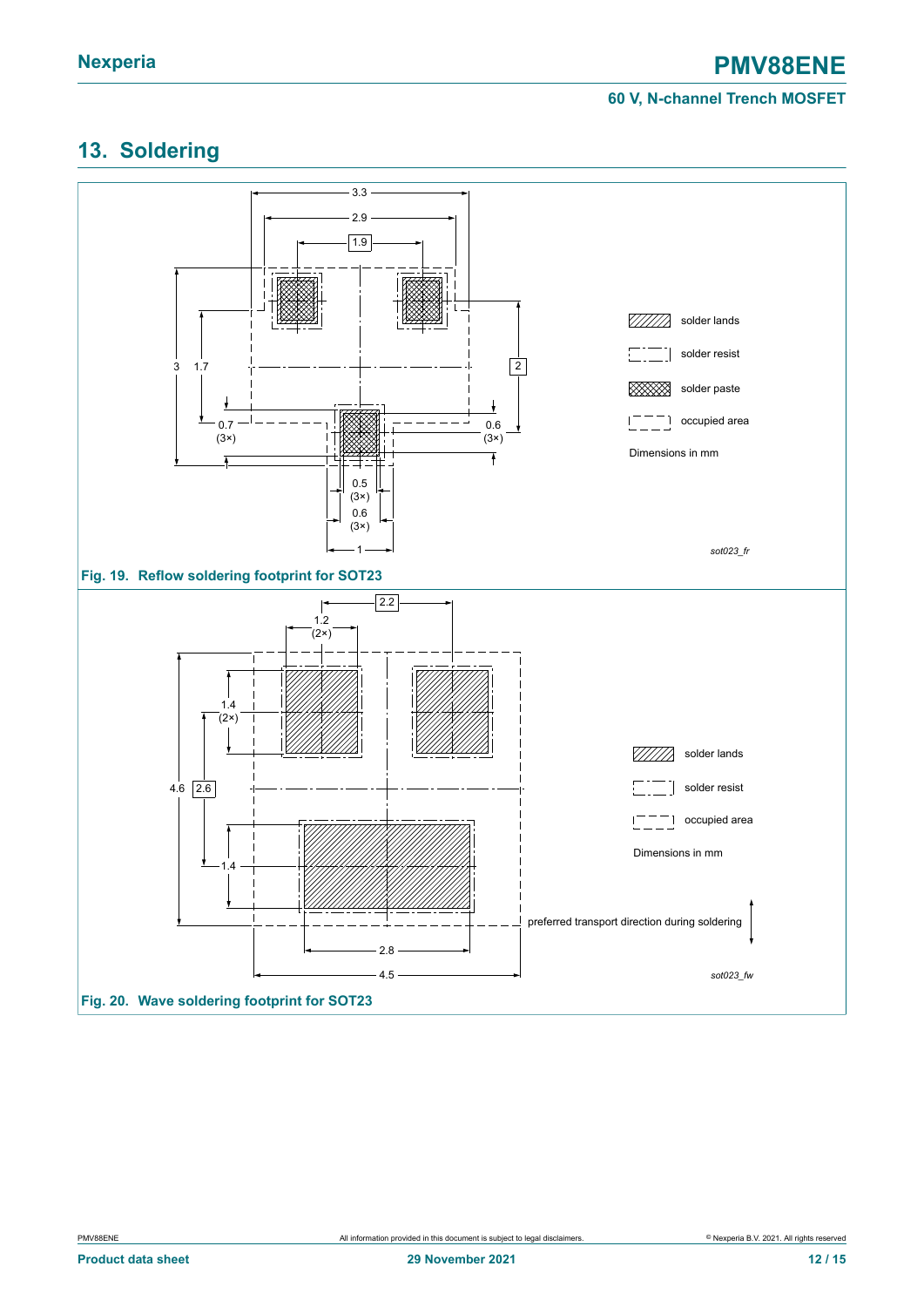# <span id="page-12-0"></span>**14. Revision history**

| <b>Table 8. Revision history</b> |               |                      |               |             |  |  |
|----------------------------------|---------------|----------------------|---------------|-------------|--|--|
| Data sheet ID                    | ∣Release date | ⊺Data sheet status   | Change notice | ∣Supersedes |  |  |
| <b>PMV88ENE v.1</b>              | 20211129      | l Product data sheet |               |             |  |  |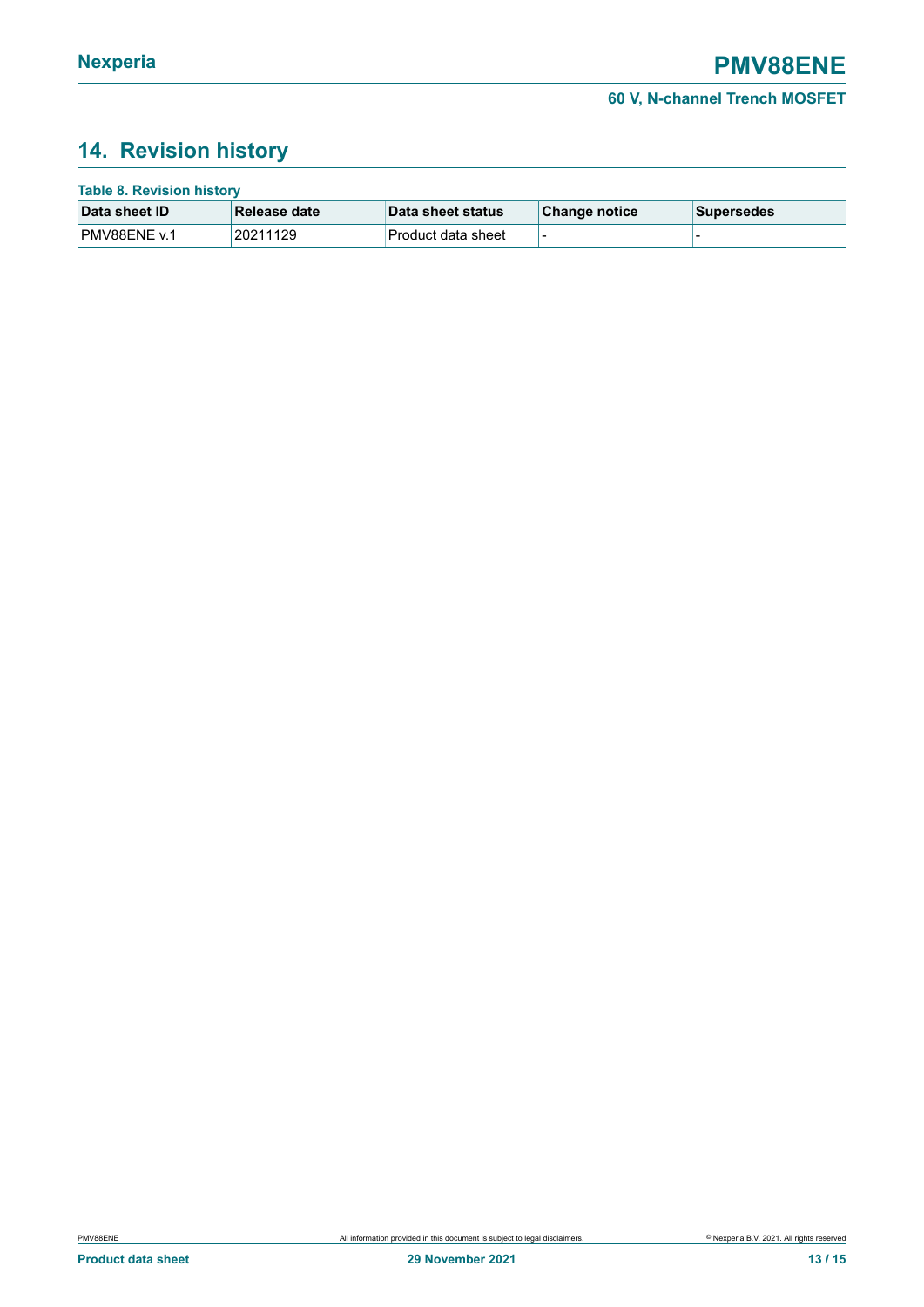# <span id="page-13-0"></span>**15. Legal information**

#### **Data sheet status**

| Document status<br>$[1]$ [2]      | <b>Product</b><br>status [3] | <b>Definition</b>                                                                           |
|-----------------------------------|------------------------------|---------------------------------------------------------------------------------------------|
| Objective [short]<br>data sheet   | Development                  | This document contains data from<br>the objective specification for<br>product development. |
| Preliminary [short]<br>data sheet | Qualification                | This document contains data from<br>the preliminary specification.                          |
| Product [short]<br>data sheet     | Production                   | This document contains the product<br>specification.                                        |

[1] Please consult the most recently issued document before initiating or completing a design.

The term 'short data sheet' is explained in section "Definitions".

[3] The product status of device(s) described in this document may have changed since this document was published and may differ in case of multiple devices. The latest product status information is available on the internet at [https://www.nexperia.com.](https://www.nexperia.com)

#### **Definitions**

**Draft** — The document is a draft version only. The content is still under internal review and subject to formal approval, which may result in modifications or additions. Nexperia does not give any representations or warranties as to the accuracy or completeness of information included herein and shall have no liability for the consequences of use of such information.

**Short data sheet** — A short data sheet is an extract from a full data sheet with the same product type number(s) and title. A short data sheet is intended for quick reference only and should not be relied upon to contain detailed and full information. For detailed and full information see the relevant full data sheet, which is available on request via the local Nexperia sales office. In case of any inconsistency or conflict with the short data sheet, the full data sheet shall prevail.

**Product specification** — The information and data provided in a Product data sheet shall define the specification of the product as agreed between Nexperia and its customer, unless Nexperia and customer have explicitly agreed otherwise in writing. In no event however, shall an agreement be valid in which the Nexperia product is deemed to offer functions and qualities beyond those described in the Product data sheet.

#### **Disclaimers**

**Limited warranty and liability** — Information in this document is believed to be accurate and reliable. However, Nexperia does not give any representations or warranties, expressed or implied, as to the accuracy or completeness of such information and shall have no liability for the consequences of use of such information. Nexperia takes no responsibility for the content in this document if provided by an information source outside of Nexperia.

In no event shall Nexperia be liable for any indirect, incidental, punitive, special or consequential damages (including - without limitation - lost profits, lost savings, business interruption, costs related to the removal or replacement of any products or rework charges) whether or not such damages are based on tort (including negligence), warranty, breach of contract or any other legal theory.

Notwithstanding any damages that customer might incur for any reason whatsoever, Nexperia's aggregate and cumulative liability towards customer for the products described herein shall be limited in accordance with the Terms and conditions of commercial sale of Nexperia.

**Right to make changes** — Nexperia reserves the right to make changes to information published in this document, including without limitation specifications and product descriptions, at any time and without notice. This document supersedes and replaces all information supplied prior to the publication hereof

**Suitability for use** — Nexperia products are not designed, authorized or warranted to be suitable for use in life support, life-critical or safety-critical systems or equipment, nor in applications where failure or malfunction of an Nexperia product can reasonably be expected to result in personal

injury, death or severe property or environmental damage. Nexperia and its suppliers accept no liability for inclusion and/or use of Nexperia products in such equipment or applications and therefore such inclusion and/or use is at the customer's own risk.

**Quick reference data** — The Quick reference data is an extract of the product data given in the Limiting values and Characteristics sections of this document, and as such is not complete, exhaustive or legally binding.

**Applications** — Applications that are described herein for any of these products are for illustrative purposes only. Nexperia makes no representation or warranty that such applications will be suitable for the specified use without further testing or modification.

Customers are responsible for the design and operation of their applications and products using Nexperia products, and Nexperia accepts no liability for any assistance with applications or customer product design. It is customer's sole responsibility to determine whether the Nexperia product is suitable and fit for the customer's applications and products planned, as well as for the planned application and use of customer's third party customer(s). Customers should provide appropriate design and operating safeguards to minimize the risks associated with their applications and products.

Nexperia does not accept any liability related to any default, damage, costs or problem which is based on any weakness or default in the customer's applications or products, or the application or use by customer's third party customer(s). Customer is responsible for doing all necessary testing for the customer's applications and products using Nexperia products in order to avoid a default of the applications and the products or of the application or use by customer's third party customer(s). Nexperia does not accept any liability in this respect.

**Limiting values** — Stress above one or more limiting values (as defined in the Absolute Maximum Ratings System of IEC 60134) will cause permanent damage to the device. Limiting values are stress ratings only and (proper) operation of the device at these or any other conditions above those given in the Recommended operating conditions section (if present) or the Characteristics sections of this document is not warranted. Constant or repeated exposure to limiting values will permanently and irreversibly affect the quality and reliability of the device.

**Terms and conditions of commercial sale** — Nexperia products are sold subject to the general terms and conditions of commercial sale, as published at [http://www.nexperia.com/profile/terms,](http://www.nexperia.com/profile/terms) unless otherwise agreed in a valid written individual agreement. In case an individual agreement is concluded only the terms and conditions of the respective agreement shall apply. Nexperia hereby expressly objects to applying the customer's general terms and conditions with regard to the purchase of Nexperia products by customer.

**No offer to sell or license** — Nothing in this document may be interpreted or construed as an offer to sell products that is open for acceptance or the grant, conveyance or implication of any license under any copyrights, patents or other industrial or intellectual property rights.

**Export control** — This document as well as the item(s) described herein may be subject to export control regulations. Export might require a prior authorization from competent authorities.

**Non-automotive qualified products** — Unless this data sheet expressly states that this specific Nexperia product is automotive qualified, the product is not suitable for automotive use. It is neither qualified nor tested in accordance with automotive testing or application requirements. Nexperia accepts no liability for inclusion and/or use of non-automotive qualified products in automotive equipment or applications.

In the event that customer uses the product for design-in and use in automotive applications to automotive specifications and standards, customer (a) shall use the product without Nexperia's warranty of the product for such automotive applications, use and specifications, and (b) whenever customer uses the product for automotive applications beyond Nexperia's specifications such use shall be solely at customer's own risk, and (c) customer fully indemnifies Nexperia for any liability, damages or failed product claims resulting from customer design and use of the product for automotive applications beyond Nexperia's standard warranty and Nexperia's product specifications.

**Translations** — A non-English (translated) version of a document is for reference only. The English version shall prevail in case of any discrepancy between the translated and English versions.

#### **Trademarks**

Notice: All referenced brands, product names, service names and trademarks are the property of their respective owners.